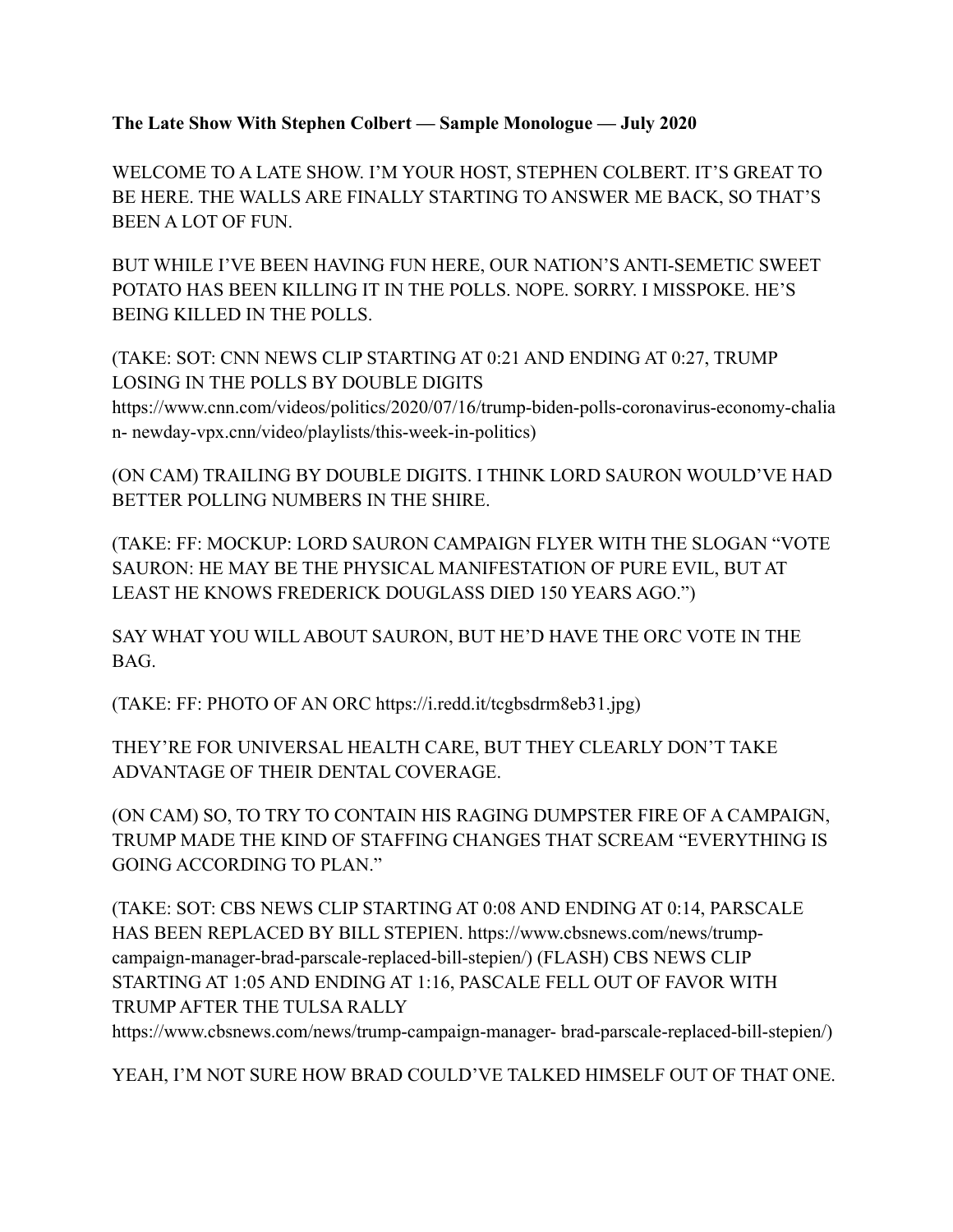(STEPHEN AS BRAD) YOU WANTED TO SEE ME, SIR? IS THIS ABOUT THE TIME I PROMISED A CROWD THE SIZE OF PHILADELPHIA, AND THE RALLY WOUND UP BEING THE SIZE OF A SUGAR RAY CONCERT? OK, YEP, I'LL SHOW MYSELF OUT. BUT CAN I POST ONE LAST MEME OF AOC PHOTOSHOPPED OVER THE COMMUNIST FLAG? I SPENT 12 HOURS ON IT ON MY WEDDING ANNIVERSARY.

(ON CAM) TRUMP ANNOUNCED THE REPLACEMENT ON TWITTER, SAYING THAT BOTH BRAD PARSCALE AND BILL STEPIEN...

(TAKE: FF: SCREENSHOT OF TRUMP'S TWITTER ANNOUNCING THE CHANGE https://twitter.com/realDonaldTrump/status/1283566319405797378)

(STEPHEN READING AS TRUMP) "...WERE HEAVILY INVOLVED IN OUR HISTORIC 2016 WIN, AND I LOOK FORWARD TO HAVING A BIG AND VERY IMPORTANT SECOND WIN TOGETHER. THIS ONE SHOULD BE A LOT EASIER AS OUR POLL NUMBERS ARE RISING FAST."

(STEPHEN AS TRUMP) THAT'S RIGHT. OUR POLL NUMBERS ARE RISING FASTER THAN SCIENTISTS ARE CAPABLE OF MEASURING. EVERY TIME I USE A RACIST EPITHET ON FEDERAL PROPERTY, MY POLL NUMBERS SKYROCKET AMONG THE VERY IMPORTANT, VERY SOUGHT-AFTER DEMOGRAPHIC OF BITCOIN FARMERS WHO DON'T BELIEVE IT'S INCEST IF SHE'S HOT.

(AS STEPHEN) NOW, AS A QUICK REFRESHER FOR ANYONE WHO GOT LOBOTOMIZED AFTER THE 2016 ELECTION, TRUMP'S CAMPAIGN MANAGER BACK THEN WAS COREY LEWANDOWSKI...

(TAKE: FF: PHOTO OF COREY LEWANDOWSKI https://rb.gy/kmztrp)

... A MAN WHO LOOKS LIKE HE'S LOCKED AND LOADED WITH PLENTY OF REASONS WHY MENSTRUATION AFFECTS CRITICAL DECISION-MAKING SKILLS.

COREY, YOU MIGHT REMEMBER, WAS CHARGED WITH BATTERY AFTER ACCOSTING A FEMALE REPORTER. SO BILL STEPIEN...

(TAKE: FF: PHOTO OF BILL STEPIEN https://rb.gy/kmztrp)

...A.K.A. THE KIND OF GUY WHO PAYS MORE IN COUNTRY CLUB DUES THAN IN CHARITABLE DONATIONS, YOU'VE GOT SOME BIG SHOES TO FILL.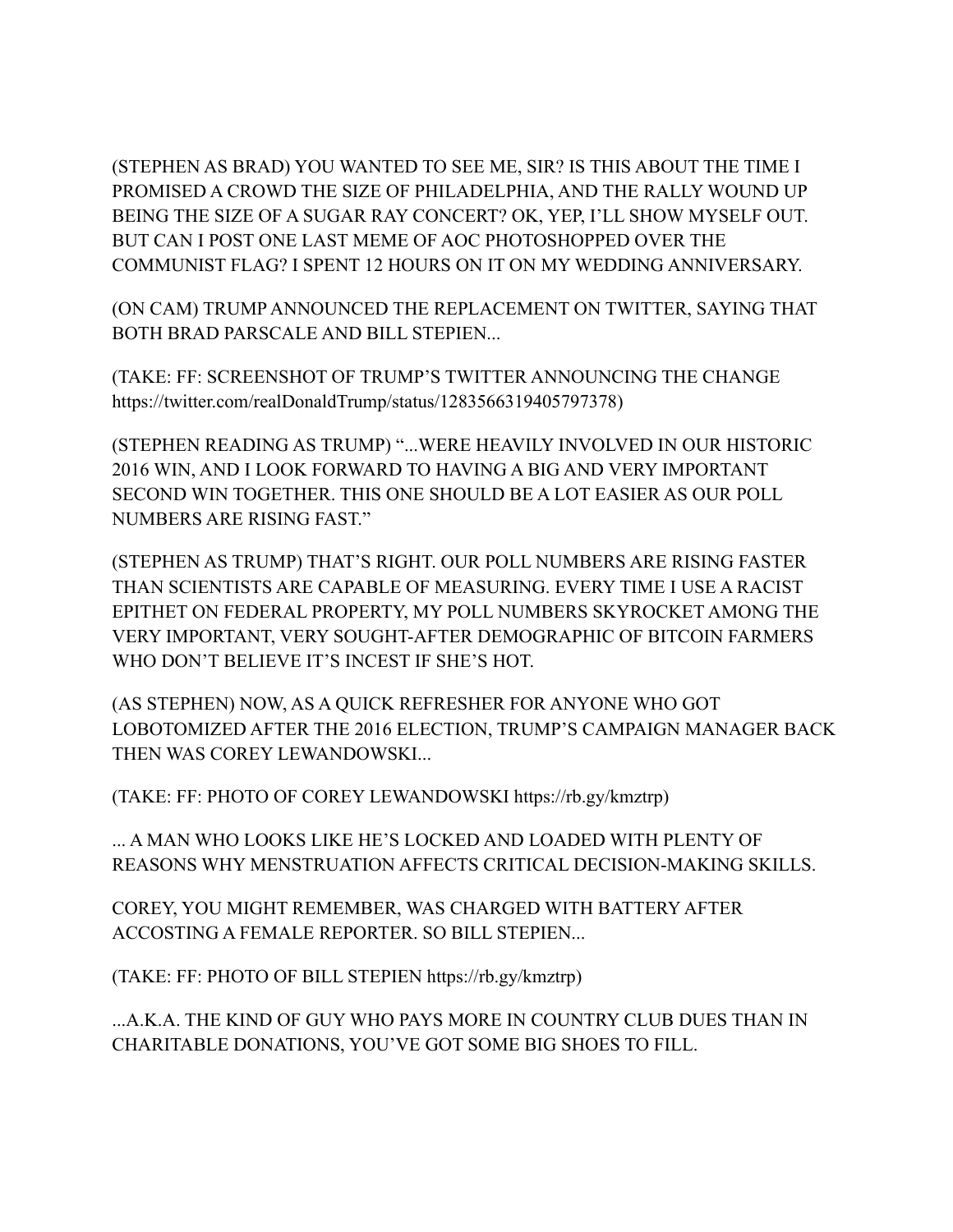NOW, IT CANNOT BE OVERSTATED HOW BADLY TRUMP IS DOING IN THE POLLS. IN A JULY QUINNIPIAC POLL, BIDEN WAS LEADING TRUMP BY 15 POINTS. I'M NO CAPITOL HILL INSIDER, BUT I THINK THE INDUSTRY TERM FOR POLLING THAT BAD IS A "KANYE WEST WING FLOP."

(TAKE: MOCKUP: RED STAMP OVER DANCING STEPHEN THAT SAYS "A TOPICAL JOKE THAT WON'T MAKE SENSE IN 48 HOURS!")

SAYS QUINNIPIAC ANALYST TIM MALLOY:

(TAKE: FF: SCREENSHOT OF QUINNIPIAC REPORT WITH QUOTED PORTION

HIGHLIGHTED ON PAGE 1. https://poll.qu.edu/images/polling/us/us07152020\_ulvz33.pdf)

(STEPHEN READING) "THIS IS A VERY UNPLEASANT REAL TIME LOOK AT WHAT THE FUTURE COULD BE FOR PRESIDENT TRUMP. THERE IS NO UPSIDE, NO SILVER LINING, NO ENCOURAGING TREND HIDDEN SOMEWHERE IN THIS SURVEY FOR THE PRESIDENT."

(ON CAM) GO FIGURE. MAYBE THE PRESIDENT'S POLL NUMBERS AREN'T DOING TOO WELL BECAUSE THOUSANDS OF AMERICANS HAVE DIED FROM A PREVENTABLE DISEASE, THE UNEMPLOYMENT RATE IS SKY-HIGH, AND TO ADD SALT TO THE WOUND, THEY DIDN'T FILM SEASON 3 OF 'SUCCESSION' BEFORE THE PANDEMIC. A TRAGEDY.

TRUMP'S LOYAL UNDERLINGS OVER AT FOX, THOUGH, ARE TRYING THEIR DARNDEST TO DOWNPLAY HOW BAD THINGS ARE LOOKING.

(TAKE: SOT: FOX NEWS CLIP STARTING AT 1:50 AND ENDING AT 1:53, "INTERNAL POLLS LOOKS GREAT." https://www.foxnews.com/politics/where-its-at)

I'M SURE THEY ARE. I'M SURE YOUR INTERNAL POLLS ALSO SHOW THAT 200% OF AMERICANS WANT TO HAVE SEX WITH DONALD TRUMP, TOO. OH WAIT, THERE'S MORE.

(TAKE: SOT: FOX NEWS CLIP STARTING AT 0:57 AND ENDING AT 1:00, "TRUMP'S IMPROVED EVERY AMERICAN LIFE" https://www.youtube.com/watch?v=aspSaSVxdkg)

IMPROVED EVERY AMERICAN LIFE SINCE TAKING OFFICE. THAT'S LIKE THE ICEBERG TELLING THE TITANIC IT IMPROVED THE LIVES OF ITS PASSENGERS BY EXPOSING THEM TO THE WONDERS OF ATLANTIC MARINE LIFE.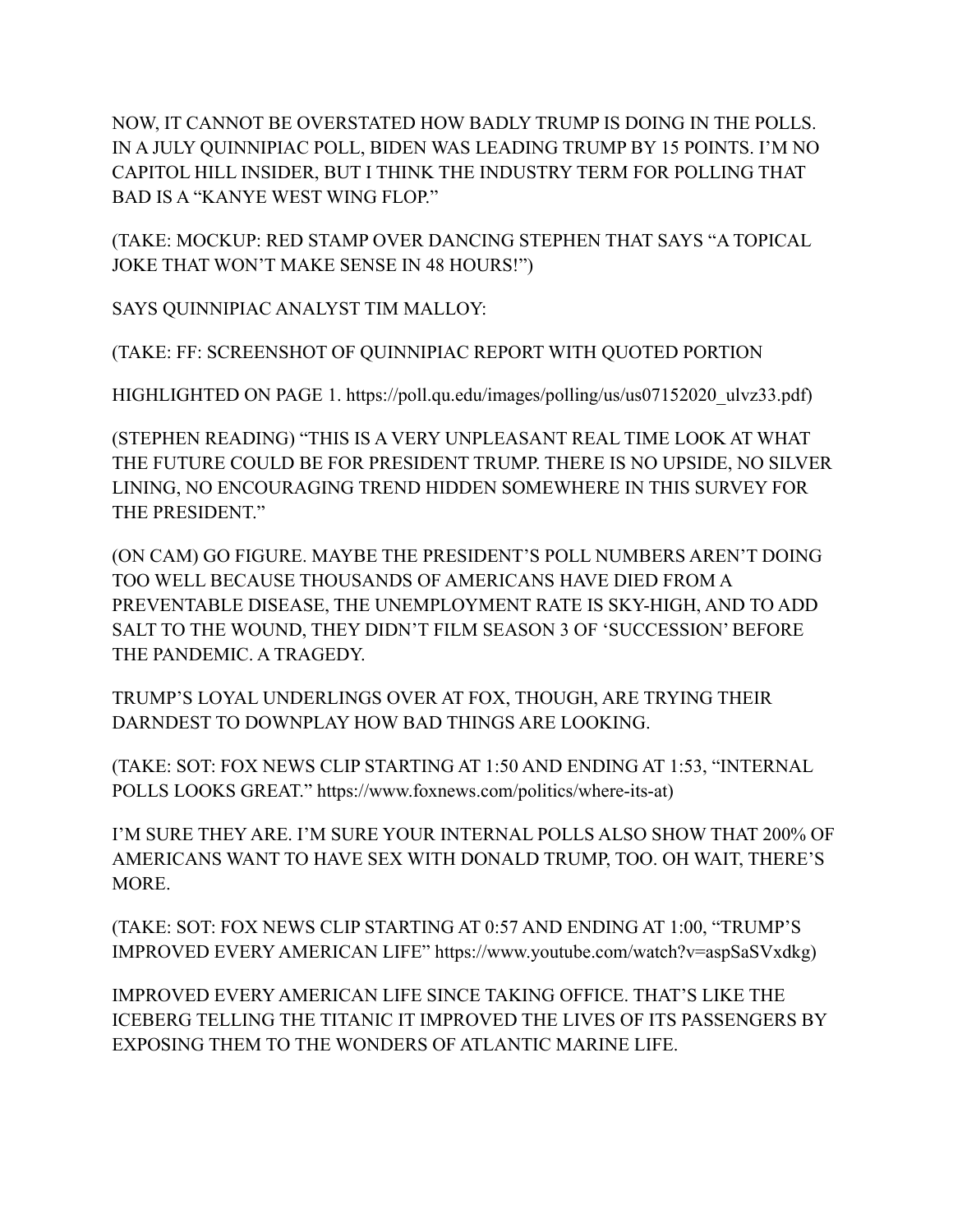(TAKE: SOT: FOX NEWS CLIP STARTING AT 3:20 AND ENDING AT 3:21, "WE SHOULD IGNORE THE POLLS RIGHT NOW." https://www.foxnews.com/media/pete-hegsethtrump-biden-2020-campaign)

SOUNDS GREAT, STOCKBROKER JONES. NOW, NORMALLY, I'M NOT A FAN OF IGNORING BAD THINGS AND HOPING THEY GO AWAY. PERHAPS A RECENT PANDEMIC HAS MADE ME A BIT PRICKLY ABOUT OUR NATION DOING THAT. BUT IF ANYONE FROM TRUMP'S CAMPAIGN IS LISTENING, I SAY THIS: IGNORE THE HELL OUT OF THOSE POLLS. YOU, AND YOU ALONE, WIELD THE POWER TO SIMPLY MAKE THEM DISAPPEAR BY PRETENDING THEY DON'T EXIST. TRUST ME. YOU WON'T COME TO REGRET IT IN NOVEMBER.

AND SPEAKING OF REGRET: THE CRUISE INDUSTRY – BEST KNOWN FOR KEEPING MILLIONS OF MARRIAGES ALIVE FOR FAR LONGER THAN THEY SHOULD BE – FOUND ITSELF IN TROUBLE WITH THAT PESKY CENTER FOR DISEASE CONTROL.

EVEN IN THE WEEKS THAT THE CORONAVIRUS WAS SPREADING AROUND THE WORLD, CRUISE SHIP COMPANIES DID NOT ... HOLD ON, LET ME TAKE A BIG **INHALE** 

(STEPHEN TAKES A DRAMATIC INHALE)

(TAKE: FF: SCREENSHOT OF CDC REPORT WITH RELEVANT PORTION HIGHLIGHTED: https://www.cdc.gov/quarantine/pdf/No-Sail-Order-Cruise-Ships-Second-Extension\_07\_16\_2020-p.pdf)

(STEPHEN READS QUICKLY, ALMOST GOING OUT OF BREATH) PRACTICE SOCIAL DISTANCING, ISOLATE ASYMPTOMATIC CREW MEMBERS, CANCEL SOCIAL GATHERINGS, KEEP CREW IN SINGLE-BED CABINS, CLOSE GYMS, CLOSE SALONS, CLOSE BUFFETS, OR WEAR MASKS.

I COULD'VE PUT "FAILURE TO CLOSE THE DOORKNOB-LICKING STATION" IN THERE, AND NOBODY WOULD'VE FLINCHED. MY GOD. CRUISE SHIP EMPLOYEES: DO YOU REALLY WANT SOMEONE TO HAVE TO MENTION THE WORD "BUFFET" IN YOUR OBITUARY?

NOW, THE CDC HAS SUSPENDED ALL CRUISE SHIP OPERATIONS UNTIL SEPT. 30, AND THAT'S ONLY IF CRUISE COMPANIES PRESENT A PLAN TO DEAL WITH THE VIRUS. AND WE ACTUALLY HAVE LIVE FOOTAGE FROM INSIDE CARNIVAL CRUISE HEADQUARTERS, WHERE THEY'RE WORKING HARD ON A PLAN: